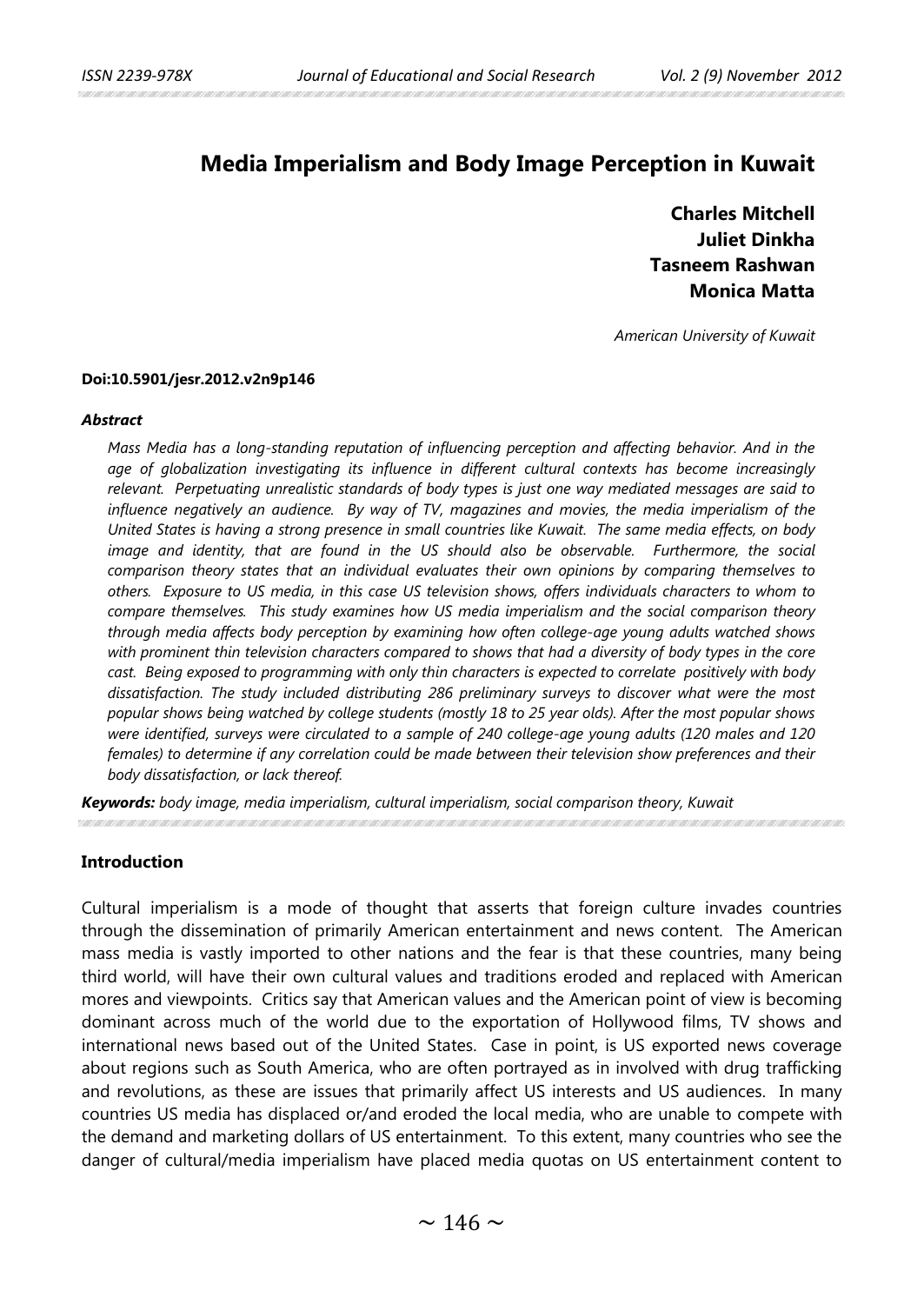help offset the damage done to their own domestic media industries and to hinder possible cultural influence and degradation (Dominick 2009).

Petras (1994) asserts that cultural imperialism has two main goals: to gain an economic foothold on foreign markets and the other being political and to shape audiences through cultural hegemony. Cultural imperialism consciously works to separate the audience from their own cultural heritage and traditions. In his article, Petras makes the point that audiences are largely working class who see US media as a way of assimilating a desirable modern lifestyle. The author postulates that the message is often directed toward young people who are more susceptible to the influences of mediated messages. The youth are the primary market of US media imperialism not only because they are the most lucrative demographic, but because they are the most attracted to US consumerism and ideas of individualism (Petras 1994).

Petras discovered the following: In relation to the third world, cultural imperialism can be defined as the systematic penetration and domination of the cultural life of the popular classes by the ruling class of the west in order to reorder the values, behavior, institutions and identity of the oppressed peoples to conform with the interests of the imperial classes (p. 2070)

However, there isn't a popular consensus on the definition of media imperialism (Fejes 1981). In his article Fejes, articulates that media imperialism emerged from the dependency model as opposed to modernization theories. Modernization revolves around the development of social values, while the dependency model focuses on the relationship between developed and underdeveloped nations, and the problems that arise from that link: underdeveloped nations are at a disadvantage in a political and economic system that favors developed nations. Modernization theorists view the developing countries as evolving social ideas and ideals on a continuum with western industrial nations as the archetype of where this evolution will eventually culminate.

No matter the definition, the influence of media imperialism especially on body image is prevalent and empirical. A wide body of studies have deduced strong causal relationships to substantiate its influence. One three-year study of body image of Fijian women, after the introduction of television, discovered that western programming with the depictions of thin American ideals of beauty led to a precipitous increase in bulimic behavior among teenage girls in the country. Moreover, the Fijian females' sense of being beautiful had also decayed dramatically due to US TV programming (Wykes & Gunter 2005). This has been the trend in other countries: In Italy where men often report to prefer full figured women, the influence of media imperialism on body image is again observable. Florentine women are now facing problems with perceptions of their bodies because of the prevalence of US media messages. This trend is especially pervasive among teenage girls. Furthermore, the rise of eyelid surgery, to mimic western features, is becoming increasingly commonplace amongst Asian women in far-east countries (Fedorak 2008).

#### **Body Image**

Body image dissatisfaction is the theory that individuals are unhappy with how they look in relation to their body. Researchers have been holding the media responsible for the rise in body image dissatisfaction in accordance with the sociocultural theory, which posits that people learn from social interaction. In the article, *Striving for Bodily Perfection? An Exploration of the Drive for Muscularity in Canadian Men (2003)* the authors of the study postulated that exposure to idealized male bodies would positively correlate with a desire to be more muscular and that men who use common social comparisons when evaluating their physical appearance will show a positive correlation with a desire to be more muscular. The researchers surveyed 310 male undergraduates enrolled in a community college and used the DMAQ scale (an 8-item scale that measures the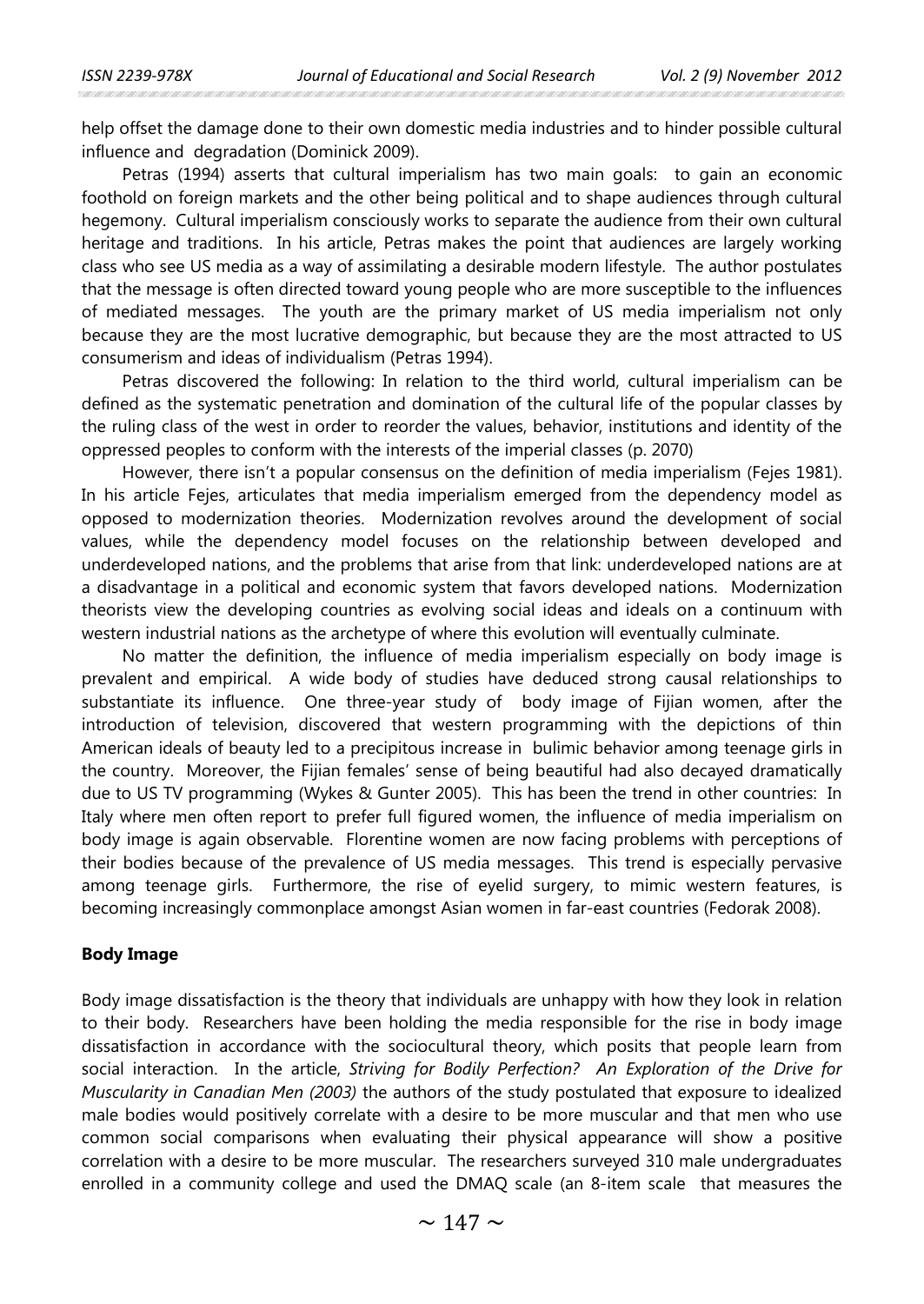desire to attain a more muscular body) and a modified USC scale to measure how much they use social comparisons (Hopkins, Morrison, Morrison 2003). The findings concluded that there was a strong correlation with fitness magazines showcasing ideal male body types and comparisons to universal standards of the idealized male form, with the strength of dedication of the respondents' to attain muscularity.

Moreover, when one speculates how the media emphasizes unrealistic and aesthetic ideals, an image of a tall thin woman with perfectly groomed hair with unblemished skin often comes to mind, but studies have revealed that there has been an increase in emphasis on male aesthetic ideals in the media. In their paper, Jamie Farquhar and Louise Wasylkiw (2007) argue that since the 1980's the image of the male body has evolved to one that has been about the male form as a process, to where a man's physical appearance has now become an object. Now the focus is not on what the body can do but what the male body looks like. To test their hypothesis the authors performed a content analysis of a sample of male bodies in the ads lining the magazine Sports Illustrated, from 1975 to 2005 (Farquhar, Wasylkiw, 2007). The authors construed that since the 1970's there has been a steady and strong increase in the trend of conceptualization of men's body as an object, with a consistent surge in discrete male body parts across the sample of magazines.

In the past, the majority of research on body image dissatisfaction has focused on females who have consistently shown dissatisfaction with their bodyweight (Harrison 1997). However, research has been increasingly focusing on males' body dissatisfaction (Morry, Staska 2001; Agliata, Tantleff-Dunn, 2004; Hobza, Walker, Yakushko, Peugh 2007). Though studies have discovered that both males and females do experience discontent with their body image, they have also given light to the differences in how males and females evaluate their physical appearance. Furthermore, the studies also show that the predictors and effects of body dissatisfaction differ for males and females. One result of body dissatisfaction is eating disorders. Eating disorders have been established to be affected by exposure to various mediated messages resulting in body dissatisfaction. Kristen Harrison (2000), distributed a questionnaire to 366 adolescents in three age groups, 6th,  $9<sup>th</sup>$  and  $12<sup>th</sup>$  grades that measured their media exposure and their interest in the messages that promoted body improvement. To measure their eating-disorder symptomatology, specifically their risk of developing anorexia nervosa, Harrison used the Children's Eating Attitudes Test. Certain subscales from the Eating Disorders Inventory to measure bulimic symptomatology, body dissatisfaction and drive for thinness were utilized. Harrison hypothesized that exposure to thin-ideals through magazines and fat characters through television would produce body dissatisfaction among females and that exposure to media with fat characters would also negatively affect the male audience. Additionally, these relationships would be significant when a high interest to the content was controlled. Furthermore, she expected that males would be less affected by the male thin-ideal than the females. Harrison determined that exposure to fatcharacters predicted the eating-disorder bulimia and anorexia for females. Surprisingly, exposure to fat-character themed shows also predicted body dissatisfaction and anorexia in young men. The findings of the effects of watching television shows were intriguing to Harrison and are further explored by our current study. The media has shown to be a reinforcing agent for individuals on the ideal body type, as well as a way for individuals to evaluate themselves. When audiences are exposed to thin ideal body images or fat-characters, they are at higher risk of becoming dissatisfied with their bodies (Harrison 2000; Hobza, Walker, Yakushko, Peugh 2007).

There are mountains of evidence that support the idea that exposure to mediated aesthetic ideals have an effect on behavior and attitudes. Anschutz, Van Strien and Engels (2011) discerned in their study of 124 female students that female students who practiced dietary restraint in their daily lives ate less snack food while watching a movie that had commercials with slim models and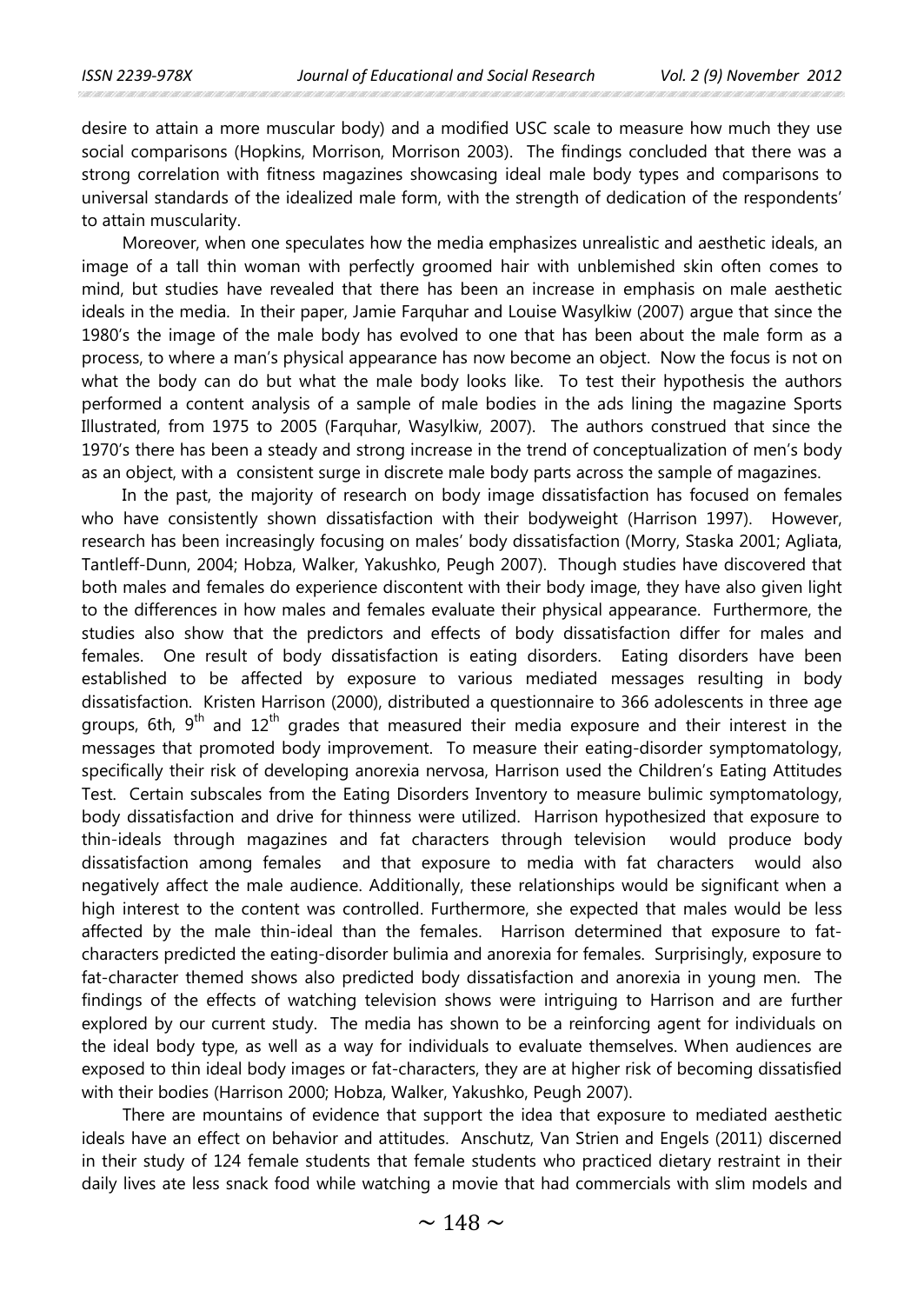diet products. The researchers theorized that those who were concerned with or were watching their weight would eat less after consuming ads with thin actors and diet oriented products. And to control for the mood of the movie, the researchers measured the students' mood towards the movie itself. The authors concluded that restrained eaters were reminded of their eating behaviors when they were watching media content with commercials of slim models and diet products. As part of their study, Farquhar et. al.(2007) also uncovered that viewing media that emphasizes and idealizes aesthetic attributes contribute to negative self-evaluations.

Furthermore, Grabe and Ward (2008) conducted a meta-analysis on research studies in 2008. Their data revealed that exposure to media that depicts the thin-ideal body is associated with body image dissatisfaction, internalization of the thin body ideal, eating behaviors and to a general sense of body image dissatisfaction in women. Grabe and Ward analyzed published papers such as experimental studies reporting media having a stronger effect on internalization of the thin ideal and eating disorder symptomatology than body dissatisfaction, while other studies show equal effects. Though the studies' results seem to vary, according to Grabe and Ward media exposure to a thin-ideal body is related to body image dissatisfaction in women.

### **Gender Differences**

How the media influences men and women differently has emerged through numerous studies. One example is an investigation by Marian Morry and Sandra Staska (2001)*.* The study's findings surmise that when women read beauty magazines they are more likely to internalize the body image of the models in the magazine, and these women's degree of internalization is also a predictor of self-objectification – the concept of viewing one's self as an object first and as a subject secondly. Consequently, individuals who self-objectify see themselves as entities that others judge by appearance, leading to a preoccupation with looks. For the female subjects in the Morry et al. study, internalization was also the only predictor of body dissatisfaction. Conversely, men would read fitness magazines and their degree of internalization of these ideal body type positively predicted body dissatisfaction. The researchers expected to find evidence for five hypotheses: 1) Men reading fitness magazines would internalize societal ideals and women reading fashion magazines would also internalize societal ideals. 2) Consuming magazines should link with selfobjectification in both sexes and that internalization would regulate the self-objectification. 3) Consuming magazines would relate to body dissatisfaction, again regulated by internalization of societal archetypes. 4) An occurrence of eating issues should be observed, and mediated by internalization of societal archetypes. 5) Finally, reading fashion magazines (female respondents) and fitness magazines (male respondents) should produce a relationship with body shape dissatisfaction (Morry and Staska 2001). The researchers recruited 150 students and allocated a questionnaire that included five different scales: the Magazine Exposure Scale, Eating Attitudes Test, Self-Objectification Questionnaire, Socio-cultural Attitudes Towards Appearance Questionnaire, and Body Shape Questionnaire. The authors found that reading magazines was associated with internalizing societal ideals. For women reading magazines also predicted self-objectification. For men reading fitness magazines with a tendency towards internalizing, predicted body shape dissatisfaction but not eating problems, but when men read fitness magazines while being already dissatisfied with their body type, eating problems were present (Morry, Staska 2001; Stice, Schupak, Shaw, Stein 1994).

Other studies further show that when men are exposed to media images depicting muscularideal characters these messages definitively lowered their muscle satisfaction (Hopkins, Morrison, Morrison 2003). The authors surveyed 104 male students and showed them either 15 commercials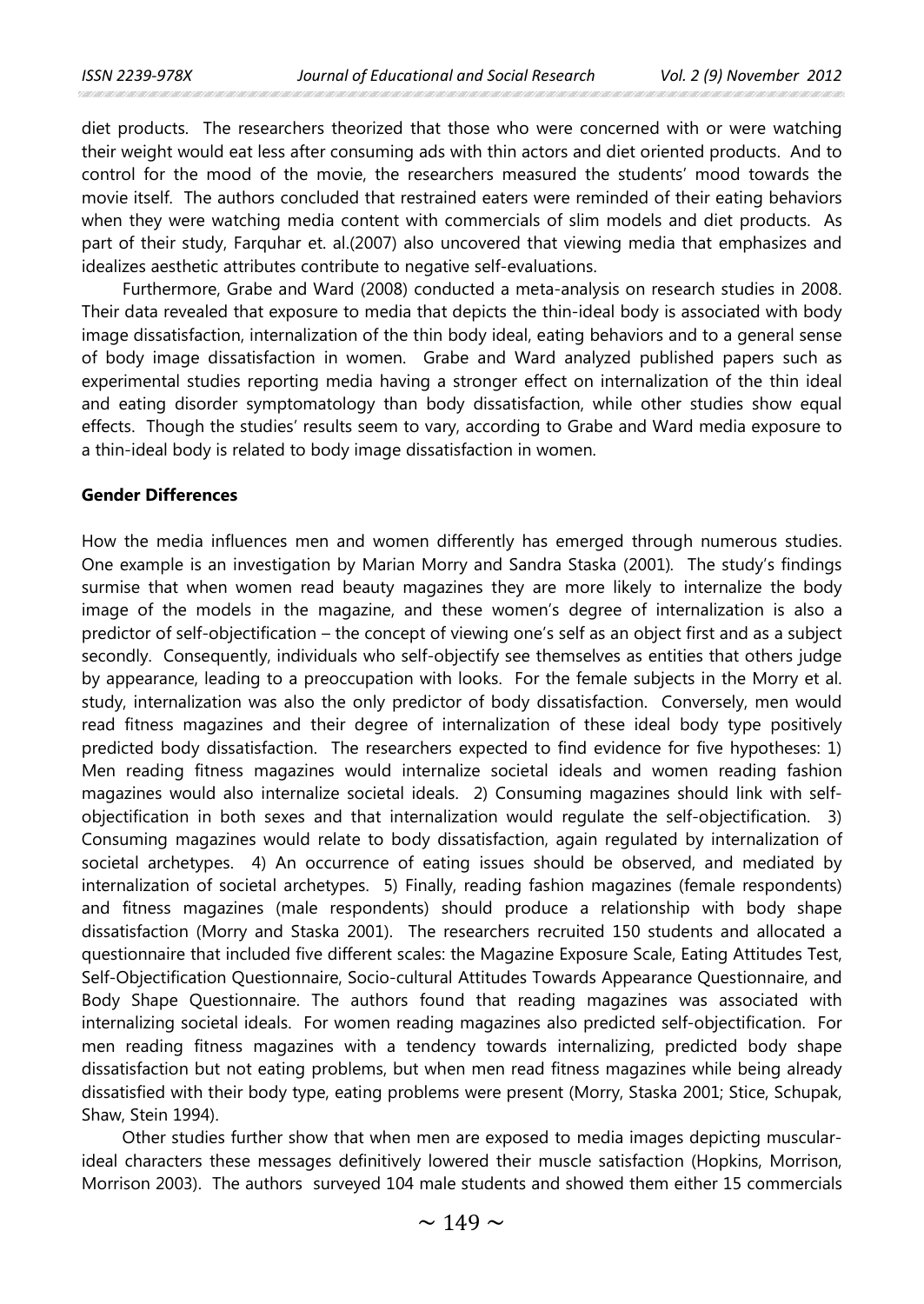that depicted men having muscular physiques with their shirts off or 15 commercials depicting men not particularly muscular and wearing clothing that hid their body type. Expecting to find that exposure to ideal-muscular body images on television would lead to an increase in body dissatisfaction, the researchers did indeed find that the men's dissatisfaction with their muscle size and physical attractiveness had increased while watching the muscular-ideal commercials more than the control group (Hargreaves, Tiggermann 2009). Interestingly, though men's body-esteem is affected by exposure to muscular body types, their self-esteem was not affected (Hobza, Walker, Yakushko, Peugh 2007). However, certain studies says that when men are exposed to ideal image advertisements they become depressed, indicating that more research in the area is needed to reach a consensus on the subject (Agliata, Tantleff-Dunn, 2004). Case in point, when males are exposed to media ideals that emphasize performance attributes, it can contribute to self-evaluation (Farquhar & Wasylkiw, 2007).

A method to better understand how media exposure affects individuals is to study ways that can protect them from the harmful effects of thin body ideal exposure, such as eating disorders. For example, when women are exposed to average sized women in mediated messages this leads to less restrictive dieting habits (Fister & Smith 2004).

Internalization has been found to be an important factor in mediating body dissatisfaction in individuals (Morry, Staska 2001). Culture is indicated also to take a back seat to internalization, according to a study done on Asian-American women that deduced that those who internalized media messages on ideal body types reported lower self-esteem (Lau, Lum, Chronister, Forrest 2006).

#### **Arab Body Image**

This study attempts to investigate how common body dissatisfaction is in Kuwait and taking from studies done on other countries that are part of the Gulf Cooperation Council. Countries in the GCC are culturally very similar and have experienced similar economic booms because of their reliance on oil wealth; therefore perusing research that was done in those countries can shed light on how Kuwaitis feel about their bodies. Thomas, et al. (2010) explored the pervasiveness of onerous eating habits among female Emirati college students in the United Arab Emirates and the connection between these habits and heightened body image issues. The Eating Attitudes Test was distributed to 228 female students attending a local university in the UAE. To measure body dissatisfaction the students also completed the Figure Rating Scale. The researchers discovered that nearly 1 in 4 of the students scored high enough to indicate irregular eating patterns and possible eating pathology. Further, nearly three out of four of the students were dissatisfied with their body image. A positive correlation between disordered eating attitudes with body image dissatisfaction, and a negative correlation with body image ideals was found. The study indicates that disordered eating attitudes amongst the UAE young female population is comparable to countries like the US, where eating disorders have been present for years (Thomas, Khan, Abdulrahman 2010).

A research study conducted on Saudi Arabian schoolgirls (Al-Subaie 2000), examines the dieting behavior of female Saudi teenagers. In the paper, 1,271 Female students from Grades 7 to 11 filled out a demographics sheet and the Eating Disorders Inventory, including their height and weight. More than one in six scored positively on the Drive for Thinness subscale. However, the intriguing part is the effect of predictors of dieting behavior: the girls' body mass index, speaking a western language, having lived in a western country, well-educated parents, small family unit, and having gainfully employed parents. Sixteen percent of the school girls from the study were found to be above the pretest evaluation for the drive to be thin, had previously lived in the west for at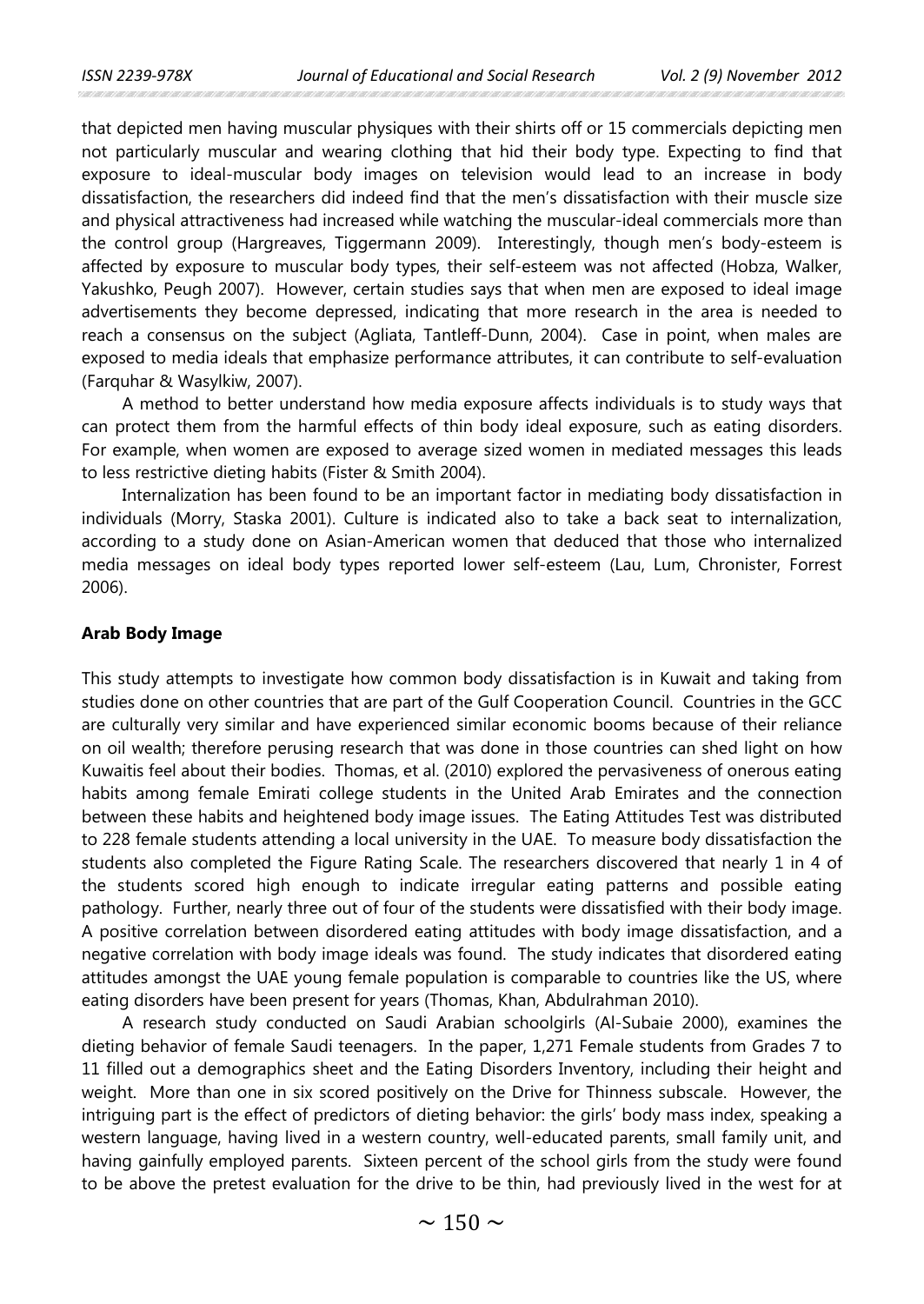least six months. The authors Soh et al. of the article *Eating and Body Image Disturbances Across Cultures: A Review (2006)* interpreted the findings as an indicator of exposure to western culture. But the limitation here is that traveling to a western country or speaking a western language can be the result of coming from of an affluent or well-educated household, so other variables may be at work, which could be affecting the results of the research (Al-Subaie, 2000; Soh, Touyz, Surgenor 2006).

# **Social Comparison Theory**

The social comparison theory posits that individuals compare themselves to others in order to evaluate or to enhance some aspects of the self. The media is a primary agent of the social comparison theory. Researchers who examined this theory postulate that when individuals compares themselves on with universal standards of body image then negative effects on their own body image was often found (Morrison et al. 2003). Serving as a self-evaluation tool, the social comparison theory depends on whether the individual internalizes or differentiates his or herself compared to others who are viewed as superior or inferior (Suls, Martin& Wheeler 2002). A study conducted by Frisby (2004) examined how much race played a role, if any, in body image selfevaluation. She exposed African-American women who had different levels of body esteem to advertisements of thin, physically attractive, white and black models and gauged their self-esteem afterwards. She surmised that viewing Caucasian ideals did not lower the African-American women's self-evaluation regardless of the previous level of body image. However, when exposed to idealized black models, the black women who previously reported low body esteem now reported body dissatisfaction. Frisby's study argues that when black women are exposed to idealized images of women who are similar in racial makeup to themselves problems of self-esteem may surface (Frisby 2004). In at look at male participants, Thornton and Moore (1993) investigated men's selfratings of their physical attractiveness. The respondents were divided into groups and exposed either to the highly attractive models or less attractive models. As anticipated, the men who had been exposed to the highly attractive models reported high-levels of body dissatisfaction (Morrison et al. 2003).

The present study is investigating the media's influence on male and female body image dissatisfaction in an Arab country with a high prevalence of US media. The following are the hypotheses that we will prove in our research:

# **Hypotheses**

- 1) The more respondents watch US TV shows, will lead to greater appearance evaluation
- 2) Comparable effects of TV shows on body dissatisfaction found in Western studies will be observed in our study in Kuwait.
- 3) Watching TV shows with skinny characters will lead to greater body dissatisfaction.
- 4) Female respondents will report greater body dissatisfaction than male respondents.
- 5) Respondents viewing shows with average body types will report less body dissatisfaction than those watching shows with skinny characters.

## **Method**

# **Sample**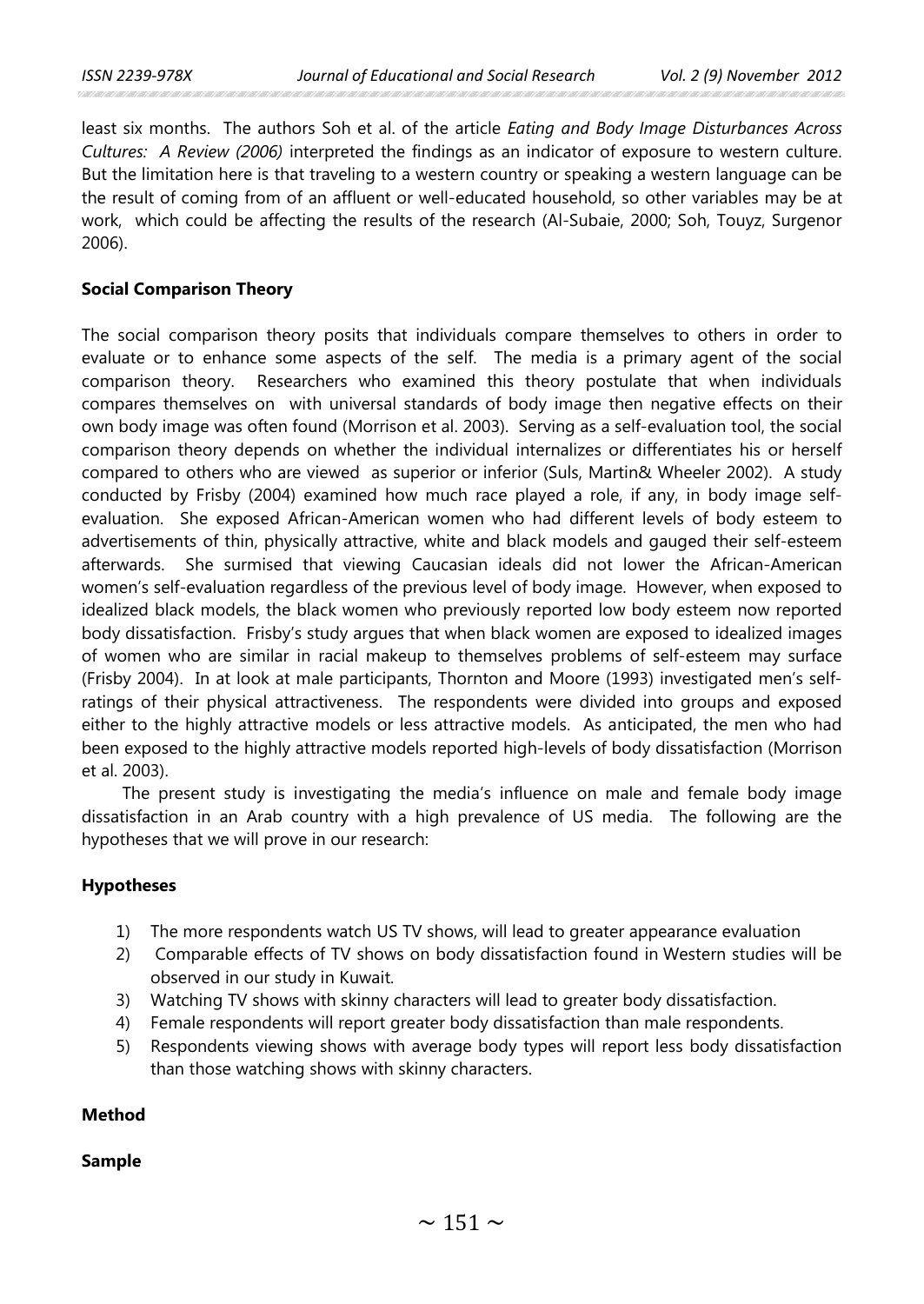A paper-and-pencil cross-sectional survey ( $N = 233$ ) has been conducted in several classes of a liberal arts college in Kuwait. More than three-quarters of the student sample (75.9%) reported they were Kuwaiti citizens, while the rest reported being nationals of other countries (one respondent did not report his/her nationality). About a half of the sample (48.9%) reported they were males. Seven respondents did not report their gender. Over the half of the respondents (50.4%) were from 21 to 24 years old; 46.1% reported they were 18-20 years of age, and 3.4% didn't report their age.

## **Procedure**

Paper-and-pencil questionnaires were distributed in a number of classes to ensure higher response rate. The survey was administered in English, which is the official language of the university where the study was administered.

#### **Measures**

## **TV show viewing**

Before identifying how often respondents viewed certain television shows, we first generated the list of shows, both Western and Arabic, which were the most popular among the college students. For this purpose, 286 students were surveyed. Based on the students' responses, the list of 21 most viewed TV showed was created. Nine of these shows were Western (predominantly American, such as "How I Met My Mother", "Modern Family", "The Office", among others), and 11 were produced in the Middle East (e.g., Noor (رون), Ajial (الجيجأ), Al-Ghareeb ((بيرغل). Each respondent rated on a scale from 0 ("Never") to 3 ("Often") how often he/she viewed each of the selected shows.

**Viewing Western and Arabic shows.** The responses to the questions about show viewing were averaged separately for Western shows and Arabic shows. As a result, two continuous variables, *Viewing Western Shows* and *Viewing Arabic Shows*, were computed.

**Viewing shows with skinny characters.** Four coders rated each show on a scale from 1 ("not at all") to 7 ("a lot") with regards to how skinny its characters were. Shows with the highest rating were considered as *shows depicting skinny characters*. Viewing scores for these shows were averaged to create a single variable. To account for possible gender difference in perceptions of characters' skinniness, two male coders and two female coders rated the shows separately (intercoder reliability for males: Pearson correlation = .75,  $p < .001$ , intraclass correlation = .74,  $p < .001$ , Chronbach  $\alpha$  = .85; intercoder reliability for females: Pearson correlation = .69, *p*<.001, intraclass correlation = .68,  $p$ <.001; Chronbach  $\alpha$  = .81).

**Viewing shows with average-body characters.** Four coders rated each show on a scale from 1 ("not at all") to 7 ("a lot") with regards to average body types its characters had. Shows with the highest rating were considered as *shows depicting average-body characters*. The overall variable was computed based on the viewing scores for these shows. As in the previous case, gender differences in perceptions of characters' body averageness were taken into consideration. Two male coders and two female coders rated the shows separately (intercoder reliability for males: Pearson correlation = .79,  $p$ <.001, intraclass correlation = .79,  $p$ <.001, Chronbach  $\alpha$  = .88; intercoder reliability for females: Pearson correlation = .74,  $p$ <.001, intraclass correlation = .74,  $p$ <.001, Chronbach  $\alpha$  = .85).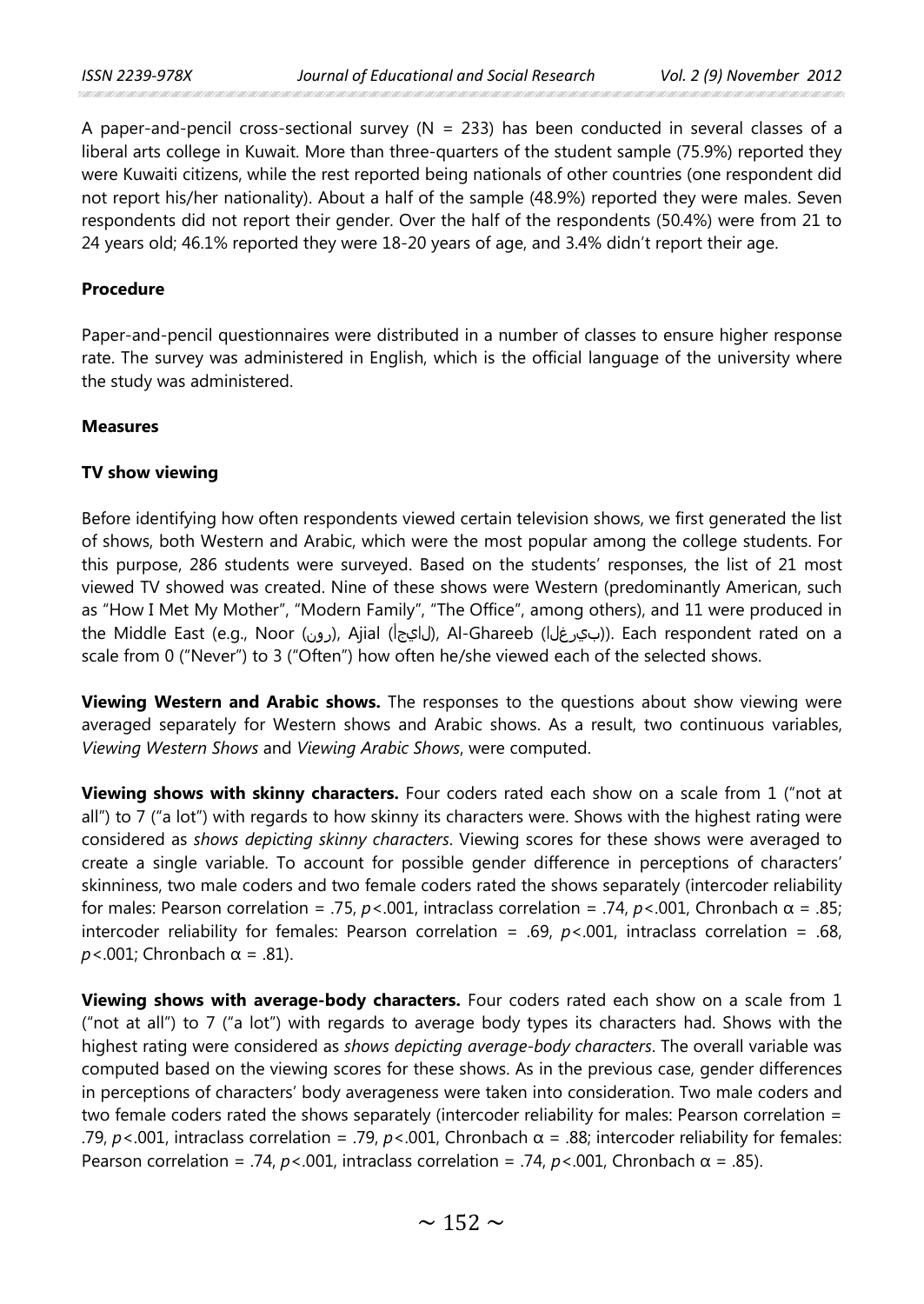Due to the fact that each show was rated on two scales representing characters' skinniness or body averageness, some shows were rated high on both. Such shows were excluded from the analysis.

We also used The Multidimensional Body-Self Relations Questionnaire appearance scale (MBSRQ-AS) by Cash, et al. (1985, 1986) a 34-item self-report appearance focused inventory for the assessment of self-evaluation and orientation of five subsets that excludes fitness and health items, which are found in the larger, more comprehensive questionnaire. The shorter questionnaire measures appearance orientation, appearance evaluation, overweight preoccupation, self-classified weight, and body area satisfaction.

**Appearance orientation.** Appearance orientation that represented extent of investment in one's appearance was measured with the use of 12 items (Cronbach's alpha = .74 for males; .72 for females, Cash et al., 1985, 1986). The respondents rated each of the 12 statements on a scale from 1 ("strongly disagree") to 7 ("strongly agree"). Then, one variable was computed by averaging scores for each of the 12 items.

**Appearance evaluation.** Appearance orientation conceptualized as the feeling of physical attractiveness or unattractiveness; satisfaction or dissatisfaction with one's looks was measured with the use of seven 7-point items (Cronbach's alpha = .61 for males; .79 for females, Cash et al., 1985, 1986). For each item, 1 corresponded to "strongly disagree" and 7 corresponded to "strongly agree." A single variable was calculated by averaging scores for each of the seven items.

**Overweight preoccupation.** Overweight preoccupation was defined as fat anxiety, weight vigilance, dieting, and eating restraint. This variable was calculated as an average of scores obtained with the use of four 7-point scales, where  $1=$  "strongly disagree" and  $7=$  "strongly agree" (Cronbach's alpha =.66 for males; .75 for females, Cash et al., 1985, 1986).

**Self-classified weight.** Self-classified weight represented how one perceives and labels one's weight, from very underweight to very overweight. Two 7-point scales from 1 ("strongly disagree") to 7 ("strongly agree") were utilized to measure this variable (Cronbach's alpha =.66 for males; .78 for females, Cash et al., 1985, 1986).

**Body areas satisfaction.** Body areas satisfaction conceptualized as satisfaction with discrete aspects of one's appearance was measured with the use of nine items (Cronbach's alpha = .77 for males; .82 for females, Cash et al., 1985, 1986). The respondents rated each of the nine statements on a scale from 1 ("strongly disagree") to 7 ("strongly agree").

Lastly, we also distributed the Sociocultural Attitudes Toward Appearance Scale (SATAQ-3), which directly measures awareness and acceptance of cultural ideals of attractiveness. With this scale, we directly aim to gauge the impact of media messages on the level of general internalization; internalization from watching athletes, pressures felt from aesthetic ideals, and if respondents look to general mediated messages such as film, TV and magazines for information about the ideal standards of appearance (information). The following are descriptions of the variables used in this scale.

**Internalization-General.** Internalization-General meaning general influence of the media on perceived body size ideals was measured with the use of nine 5-point scales from 1 ("strongly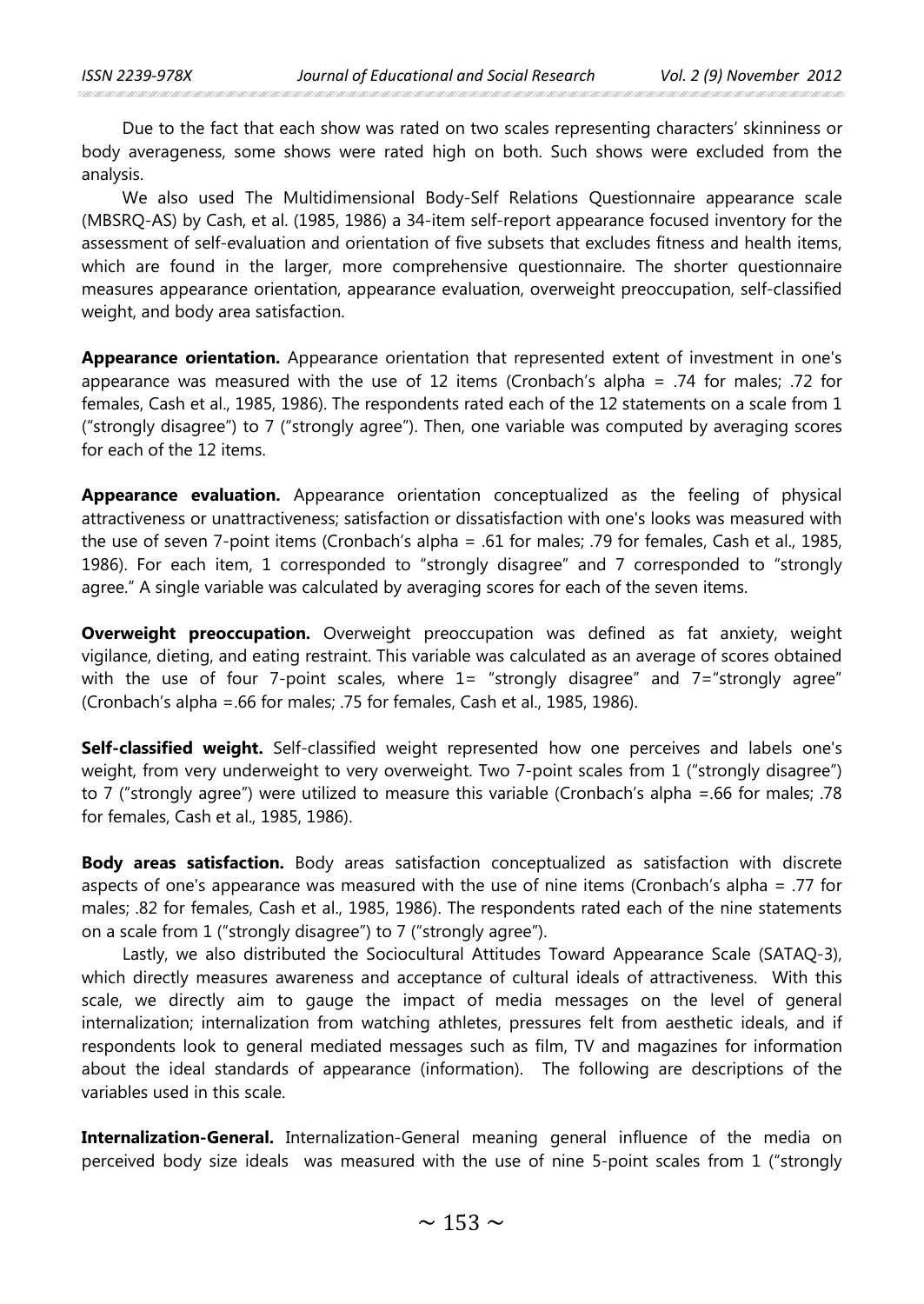disagree") to 5 ("strongly agree," Cronbach's alpha = .85 for males; .83 for females, Calogero et al., 2004; Heinberg & Thompson, 1995; Thompson et al., 1999, 2004).

**Internalization-Athlete.** Internalization-General that represented internalization of athletic ideals and sports figures in the media was measured with the use of five 5-point scales from 1 ("strongly disagree") to 5 ("strongly agree," Cronbach's alpha = .70 for males; .71 for females, Calogero et al., 2004; Heinberg & Thompson, 1995; Thompson et al., 1999, 2004).

**Pressures.** Media pressure to achieve certain body size ideals was another variable measured with multiple 5-point items. from 1 ("strongly disagree") to 5 ("strongly agree," Cronbach's alpha = .81 for males; .85 for females, Calogero et al., 2004; Heinberg & Thompson, 1995; Thompson et al., 1999, 2004).

**Information.** Information was conceptualized as the degree to which media is used as a source of information for determining body size ideal (Heinberg & Thompson, 1995; Thompson et al. 1999). The variable was measured with nine 5-point items from 1 ("strongly disagree") to 5 ("strongly agree," Cronbach's alpha = .51 for males; .61 for females, Calogero et al., 2004; Heinberg & Thompson, 1995; Thompson et al., 1999, 2004).

**Gender.** Gender was included in the analysis because it was predicted that viewing television shows would be associated with body image variables in two gender groups differently.

## **Results**

Simple linear and multiple regression tests were run to explore the relationships among independent variables (total TV show viewing; viewing Western TV shows; viewing Arabic TV shows; viewing TV shows with skinny prominent characters; viewing TV shows with characters who have average body types) and dependent measures (appearance orientation, appearance evaluation, overweight preoccupation, self-classified weight, body area satisfaction, general internalization, internalization from watching athletes, pressures felt from aesthetic ideals, and information). Only significant results are reported in this paper.

Nine simple linear regressions were run to explore the association between total TV show viewing and the nine dependent measures. It was indicated that total TV show viewing was positively correlated with appearance orientation, β = .14, *p* ≤ .05, appearance evaluation, β = .24, *p* ≤ .001, general internalization, β = .37, *p* ≤ .001, pressure, β = .34, *p* ≤ .001, and information, β = .31,  $p \leq .001$ .

Nine multiple regressions were conducted to test the relationships between viewing Western and Arabic TV shows and nine dependent measures. First, it was found that viewing Western TV shows explained 4% (R<sup>2</sup>) of variance in overweight preoccupation (β = .20, *p* ≤ .001) when entered to the model by its own, (F(1,208)=8.71, p≤.05). Viewing Arabic TV shows added less than 1% to the variance explained ( $R^2$  change, n.s.; F(2,208)=4.48, p≤.05). Viewing Western shows positively contributed to overweight preoccupation ( $\beta$  = .19,  $p$  ≤ .05;  $\beta$  = .04, *n.s.*, respectively). Second, viewing Western TV shows explained 6% (R<sup>2</sup>) of variance in information (β = .25, *p* ≤ .001) when entered to the model by its own, (F(1,207)=13.54,  $p \le 0.001$ ). Viewing Arabic TV shows added 5% to the variance explained ( $R^2$  change, p ≤.001; F(2,207)=12.68, p ≤.001). Viewing both Western and Arabic shows positively contributed to information (β = .17, *p* ≤ .05; β = .23, *p* ≤ .001, respectively). Third, viewing Western TV shows explained 9% (R<sup>2</sup>) of variance in pressure (β = .29, *p* ≤ .001) when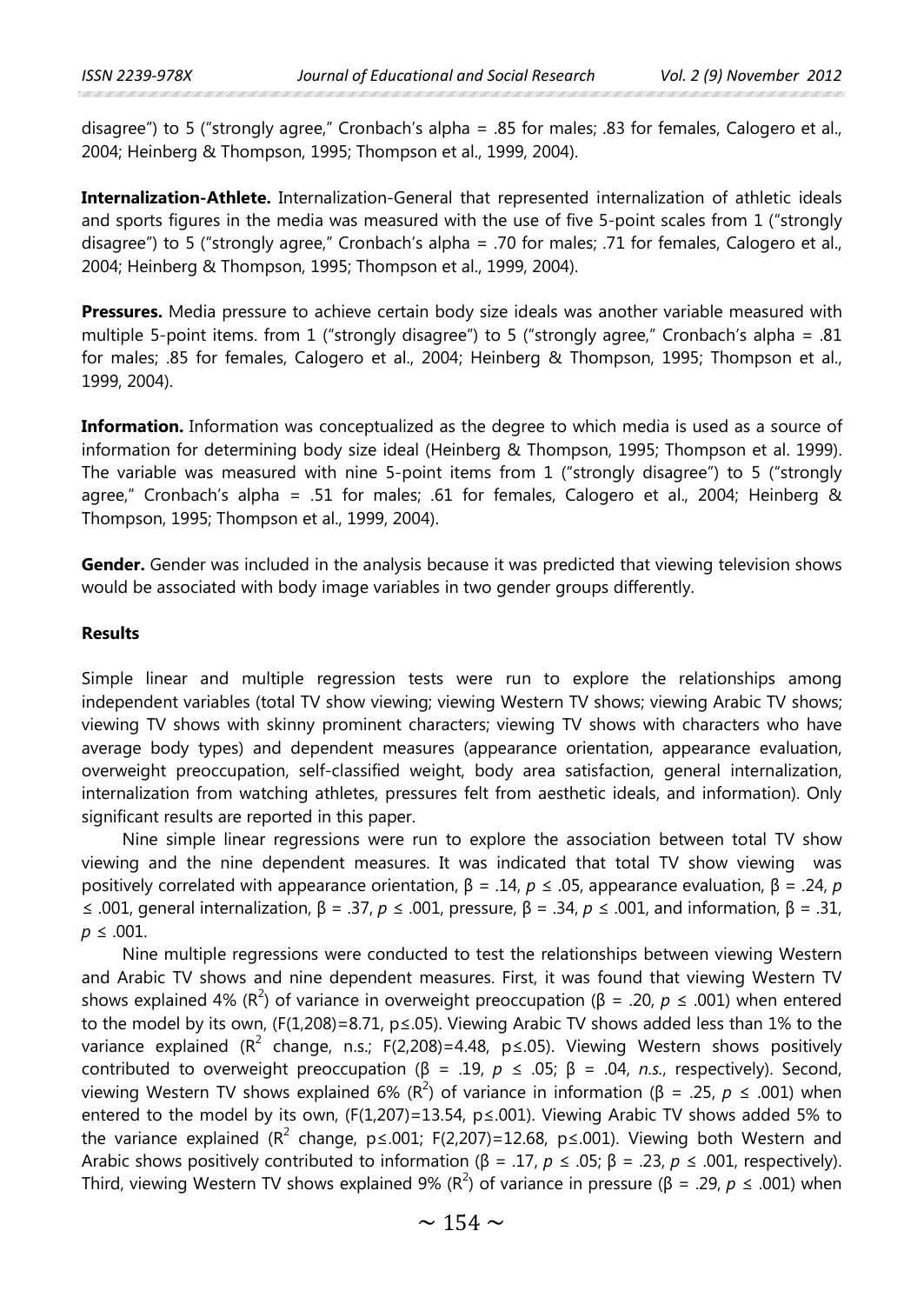entered to the model by its own, (F(1,207)=19.06,  $p \le 0.01$ ). Viewing Arabic TV shows added 1% to the variance explained ( $R^2$  change, p=.87; F(2,207)=11.11, p≤.001). Viewing Western shows positively contributed to pressure but the same phenomenon was not observed with Arabic shows (β = .25, *p* ≤ .001; β = .12, *n.s.*, respectively). Fourth, viewing Western TV shows explained 11% (R<sup>2</sup>) of variance in general internalization ((β = .33, *p* ≤ .001)) when entered to the model by its own, (F(1,207)=25.49, p ≤.001). Viewing Arabic TV shows added 2% to the variance explained (R<sup>2</sup> change, p≤.05; F(2,207)=14.91, p≤.001). Viewing both Western and Arabic shows positively contributed to general internalization (β = .29, *p* ≤ .001; β = .14, *p* ≤ .05, respectively).

Nine multiple regressions were conducted to test the relationships between viewing Western and Arabic TV shows and nine dependent measures with the sample split by gender, i.e., responses from males and females were analyzed separately.

**Males.** First, the model with the two TV show viewing variables and appearance evaluation as a DV was significant, F(2,106)=3.42, p≤.05, with viewing both Western and Arabic shows explaining 6%  $(R<sup>2</sup>)$  of the variance in appearance evaluation although Arabic shows were not statistically significant on this variable (β = .27, *n.s.*; β = -.19, *p* =.07, respectively). The more male respondents viewed both types of shows, the less positively they evaluated their appearance. Second, viewing Western TV shows explained 7% (R<sup>2</sup>) of variance in self-classified weight (β = .25, *p* ≤ .05) when entered to the model by its own, (F(1,106)=7.94, p≤.05). Viewing Arabic TV shows added only 1% to the variance explained and was not significant ( $R^2$  change, n.s.; F(2,106)=4.35, p ≤.05). Viewing Western shows positively contributed to self-classified weight, while Arabic shows were not significant in this regard (β = .23, *p* ≤ .05; β = .09, *n.s.*, respectively). Third, viewing Western TV shows explained 5% (R<sup>2</sup>) of variance in general internalization (β = .22, *p* ≤ .05) when entered to the model by its own, (F(1,105)=5.31, p≤.05). Viewing Arabic TV shows added 2% to the variance explained and so was not a significant factor ( $R^2$  change, n.s.; F(2,105)=3.50, p e 05). Viewing both Western and Arabic shows positively contributed to general internalization (β = .17, *n.s.*; β = .13, *n.s.*, respectively).

**Females.** First, viewing Western TV shows explained 6% (R<sup>2</sup>) of variance in information (β = .25, *p* ≤ .05) when entered to the model by its own, (F(1,96)=6.28, p≤.05). Viewing Arabic TV shows added 8% to the variance explained ( $R^2$  change, p ≤.05; F(2,96)=7.99, p ≤.001). Viewing both Western and Arabic shows positively contributed to information (β = .20, *p* ≤ .05; β = .29, *p* ≤ .05, respectively). Second, viewing Western TV shows explained 6% (R<sup>2</sup>) of variance in pressure (β = .24, *p* ≤ .05) when entered to the model by its own, (F(1,96)=5.84, p 6.05). Viewing Arabic TV shows added less than 1% to the variance explained and was not a significant agent  $(R^2 \text{ change, n.s.}; F(2,96)=3.14, p \le 0.05)$ . Viewing Western positively contributed to pressure with Arabic shows having negligible effect in this area (β = .23, *p* ≤ .05; β = .07, *n.s.*, respectively). Third, viewing Western TV shows explained 11% (R<sup>2</sup>) of variance in general internalization (β = .33, *p* ≤ .001) when entered to the model by its own, (F(1,96)=11.46, p≤.001). Viewing Arabic TV shows added 2% to the variance explained and so was not a significant variable ( $R^2$  change, n.s.; F(2,96)=6.95, p ≤.05). Viewing both Western shows positively contributed to general internalization but Arabic show viewing was not significant (β = .30, *p* ≤ .05; β = .15, *n.s.*, respectively).

Finally, nine multiple regressions were run separately for male and female respondents to test the relationships between viewing TV shows with skinny prominent characters and viewing TV shows with characters who have average body types as IVs and appearance orientation, appearance evaluation, overweight preoccupation, self-classified weight, body area satisfaction, general internalization, internalization from watching athletes, pressures felt from aesthetic ideals, and information as DVS.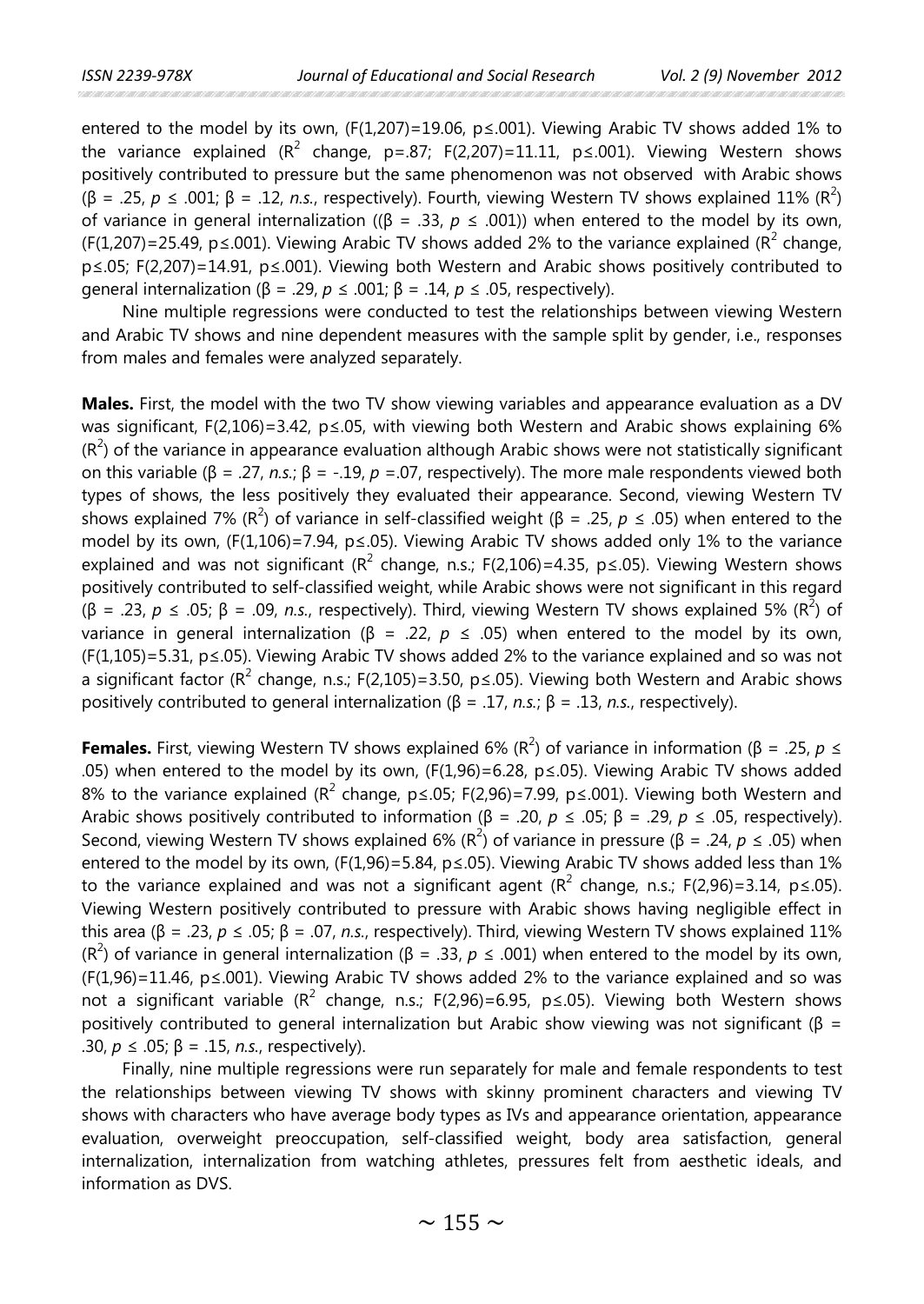**Males.** First, viewing TV shows with skinny characters explained 6% (R<sup>2</sup>) of variance in appearance evaluation (β = -.25,  $p \le .05$ ) when entered to the model by its own, (F(1,113)=7.57, p ≤.05). The model with the two TV show viewing variables (viewing TV shows with skinny characters and viewing TV shows with average body characters) and appearance evaluation as a DV was significant, as well, F(2,113)=4.02, p $\leq$ .05, with viewing TV shows with average body characters explaining extra .04% (R<sup>2</sup>) of the variance in appearance evaluation (β = -.21, p ≤.05 for skinny; β = -.08, *n.s.* for average). The more male respondents viewed both types of shows, but especially shows with skinny characters, the less positively they evaluated their appearance. Second, viewing shows with skinny characters positively contributed to overweight preoccupation (β = .19, *p*  $\leq$  .05), explaining 4% (R<sup>2</sup>) of variance in the DV,  $F(1,113)=4.18$ ,  $p\le 0.05$ . Third, the model with the two TV show viewing variables (viewing TV shows with skinny characters and viewing TV shows with average body characters) and self-classified weight as a DV was significant, F(2,113)=4.50, p≤.05, with both IVs explaining 8% (R<sup>2</sup>) of the variance in self-classified weight (β =.03, *n.s.* for skinny; β = .28, p≤.05 for average). Viewing TV shows, especially those with average-body-type characters, was positively associated with selfclassified weight. Fourth, viewing shows with skinny characters was positively correlated with information (β = .20, *p* ≤ .05), explaining 4% (R<sup>2</sup>) of variance in the DV, F(1,112)=4.43, p≤.05. Fifth, viewing shows with skinny characters explained 8% (R<sup>2</sup>) of variance in pressure (β = .29, *p* ≤ .05) when entered to the model by its own,  $(F(1,112)=9.32, p\le 0.05)$ . Viewing shows with average characters added less than 1% to the variance explained ( $R^2$  change, n.s.; F(2,112)=4.66, p g .05). Viewing both types of shows, but especially, shows with skinny characters, positively contributed to pressure (β = .26, *p* ≤ .05 for skinny; β = .03, *n.s.* for average). Sixth, viewing shows with skinny characters explained 7% (R<sup>2</sup>) of variance in general internalization (β = .27, *p* ≤ .05) when entered to the model by its own, (F(1,112)=8.64, p≤.05). Viewing shows with average body characters added less than 1% to the variance explained ( $R^2$  change, n.s.; F(2,112)=4.37, p ≤.05). Viewing both types of shows, but especially shows with skinny characters, positively contributed to general internalization (β = .25, *p* ≤ .05 for skinny; β = .04, *n.s.* for average).

**Females.** First, viewing shows with skinny characters positively contributed to overweight preoccupation (β = .21, *p* ≤ .05), explaining 4% (R<sup>2</sup>) of variance in the DV, F(1,111)=5.12, p≤.05. Second, viewing shows with skinny characters explained 9% ( $R^2$ ) of variance in information ( $\beta = 0.30$ ,  $p \le 0.001$ ) when entered to the model by its own, (F(1,111)=11.25, p ≤.001). Viewing shows with average characters added extra 1% to the variance explained ( $R^2$  change, n.s.; F(2,111)=6.38, p e .05). Viewing both types of shows are positively associated with information (β = .19, *n.s.* for skinny; β = .16, n.s. for average). Third, viewing shows with skinny characters explained 7%  $(R^2)$  of variance in pressure (β = .27, *p* ≤ .05) when entered to the model by its own, (F(1,111)=8.74, p≤.05). Viewing shows with average characters added less than 1% to the variance explained ( $R^2$  change, n.s.; F(2,111)=4.36, p≤.05). Viewing both types of shows, but especially, shows with skinny characters, positively contributed to pressure (β = .25, *p* = .07 for skinny; β = .03, *n.s.* for average). Fourth, viewing shows with skinny characters explained 10% ( $R^2$ ) of variance in general internalization (β = .32,  $p \le 0.001$ ) when entered to the model by its own, (F(1,111)=12.74, p less, 0.01). Viewing shows with average body characters added another 3% to the variance explained ( $R^2$  change,  $p = .06$ ; F(2,111)=8.35, p≤.001). Viewing both types of shows, but especially shows with average body characters, positively contributed to general internalization (β = .14, *n.s.* for skinny; β = .25, *p* = .06 for average).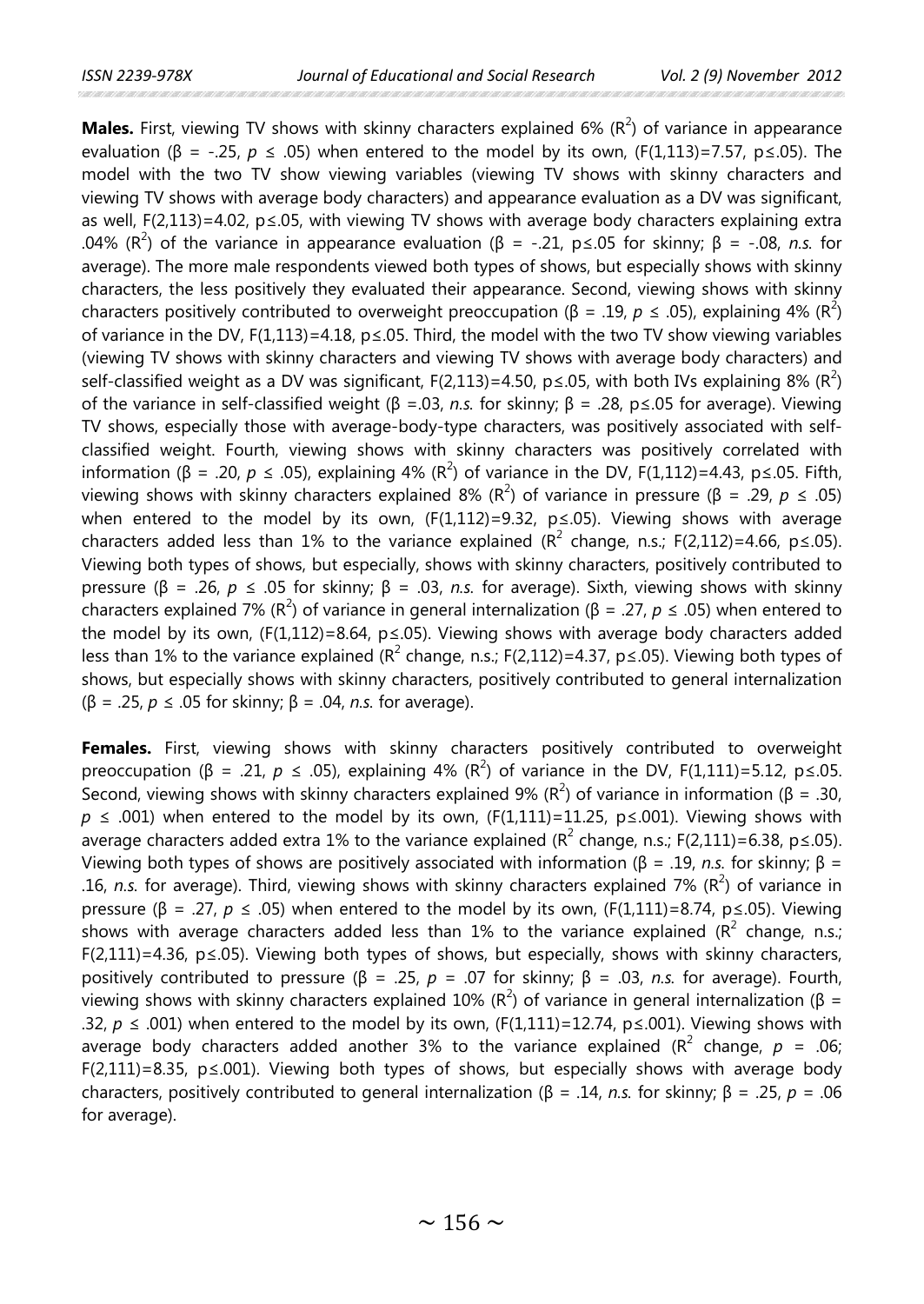#### **References**

- *Agliata, D., & Tantleff-Dunn, S. (2004). The Impact of Media Exposure on Males' Body Image. (23 ed., Vol. 1, pp. 7- 22). Journal of Social and Clinical Psychology.*
- *Al-Subaie, A. S. (2000). Some Correlates of Dieting Behavior In Saudi Schoolgirls. International Journal of Eating Disorders, 28, 242–246.*
- *Anschutz, D. J., Van Strien, T., & Engels, R. (2011). Exposure to Slim Images in Mass Media: Television Commercials As Reminders Of Restriction In Restrained Eaters. (Vol. 1, pp. 48-59). Educational Publishing Foundation.*
- *Cash, T. (2000). Multidimensional Body-Self Relations Questionnaire: MBSRQ user's manual. Norfolk, VA: Old Dominion University.*
- *Cash, T. F., Winstead, B. A., & Janda, J. H. (1985). Your body, yourself: A reader survey. Psychology Today, 19 (7), 22–26.*
- *Cash, T. F., Winstead, B. A., & Janda, J. H. (1986). Body image survey report: The great American shape-up. Psychology Today, 20 (4), 30–44.*
- *Chronister, K. M., Forrest, L., Lau, A. S. M., & Lum, S. K. (2006). Asian American College Women's Body Image: A Pilot Study. (12 ed., Vol. 2, pp. 259-274). Cultural Diversity and Ethnic Minority Psychology.*
- *Dominick, Joseph, R (2009). The Dynamics of Mass Communication: Media in the Digital Age. New York, NY: McGraw-Hill*
- *Farquhar, J. C., & Wasylkiw, L. (2007). Media Images Of Men: Trends and Consequences of Body Conceptualization. (8 ed., Vol. 3, pp. 145-160). Psychology of Men & Masculinity.*
- *Fedorak, Shirley A. ( 2008). Anthropology Matters. Toronto, Canada: Higher Education University of Toronto Press Fejes, F. (1981). Media imperialism: An Assessment. Media, Culture & Society, 3, 281-289. Retrieved from: [http://courses.essex.ac.uk/gv/gv905/W05Readings/fejes\\_media\\_imperialism.pdf](http://courses.essex.ac.uk/gv/gv905/W05Readings/fejes_media_imperialism.pdf)*
- *Fister, S. M., & Smith, G. T. (2004). Media Effects on Expectancies: Exposure to Realistic Female Images as a Protective Factor. (18 ed., Vol. 4, pp. 394-397). Psychology of Addictive Behaviors.*
- *Frisby, Cynthia M. (2004). Does Race Matter? Effects of Idealized Images on African American Women's Perceptions of Body Esteem, Vol. 34, No. 3 pp. 323-347 Journal of Black Studies.*
- *Grabe, S., Ward, L. M., & Hyde, J. S. (2008). The Role of The Media In Body Image Concerns Among Women: A Meta-Analysis Of Experimental and Correlational Studies. (134 ed., Vol. 3, pp. 460-476). Psychological Bulletin.*
- *Hargreaves, D. A., & Tiggerman, M. (2009). Muscular Ideal Media Images and Men's Body Image: Social Comparison Processing And Individual Vulnerability. (10 ed., Vol. 2, pp. 109-119). Psychology of Men & Masculinity.*
- *Harrison, K. (1997). Does Interpersonal Attraction to Thin Media Personalities Promote Eating Disorders? Journal of Broadcasting and Electronic Media, 41, 478–500.*
- *Harrison, K. (2000). The body electric: Thin-ideal media. Journal of Communication, 119-143.*
- *Heinberg, L. J., Thompson, J. K. (1995). Development and validation of the Sociocultural Attitudes Towards Appearance Questionnaire (SATAQ). International Journal of Eating Disorders, 17, 81-89.*
- *Hobza, C. L., Peugh, J. L., Walker, K. E., & Yakushko, O. (2007). What about Men? Social Comparison and the Effects of Media Images on Body and Self-esteem. (8 ed., Vol. 3, pp. 161-172). Psychology of Men & Masculinity.*
- *Hopkins, C., Morrison, M. A., & Morrison, T. G. (2003). Striving for bodily perfection? An Exploration of the Drive for Muscularity in Canadian men. (4 ed., Vol. 2, pp. 111-120). Psychology of Men & Masculinity.*
- *Morry, M. M., & Staska, S. L. (2001). Magazine Exposure: Internalization, Self-objectification, Eating Attitudes, and Body Satisfaction in Male and Female University Students. (33 ed., Vol. 4, pp. 269-279). Canadian Psychological Association.*
- *Petras, James. ( 1994). Cultural Imperialism in Late 20th Century. Economic and Political Weekly, Vol. 29, No. 32 (Aug. 6, 1994), pp. 2070-2073. Retrieved from JSTOR database.*
- *Suls, Jerry, Martin, René, Wheeler, Ladd. Social Comparison: Why, with Whom, and with What Effect? Current Directions in Psychological Science , Vol. 11, No. 5 (Oct., 2002), pp. 159-163 Sage Publications, Inc. Association for Psychological Science http://www.jstor.org/stable/20182799*